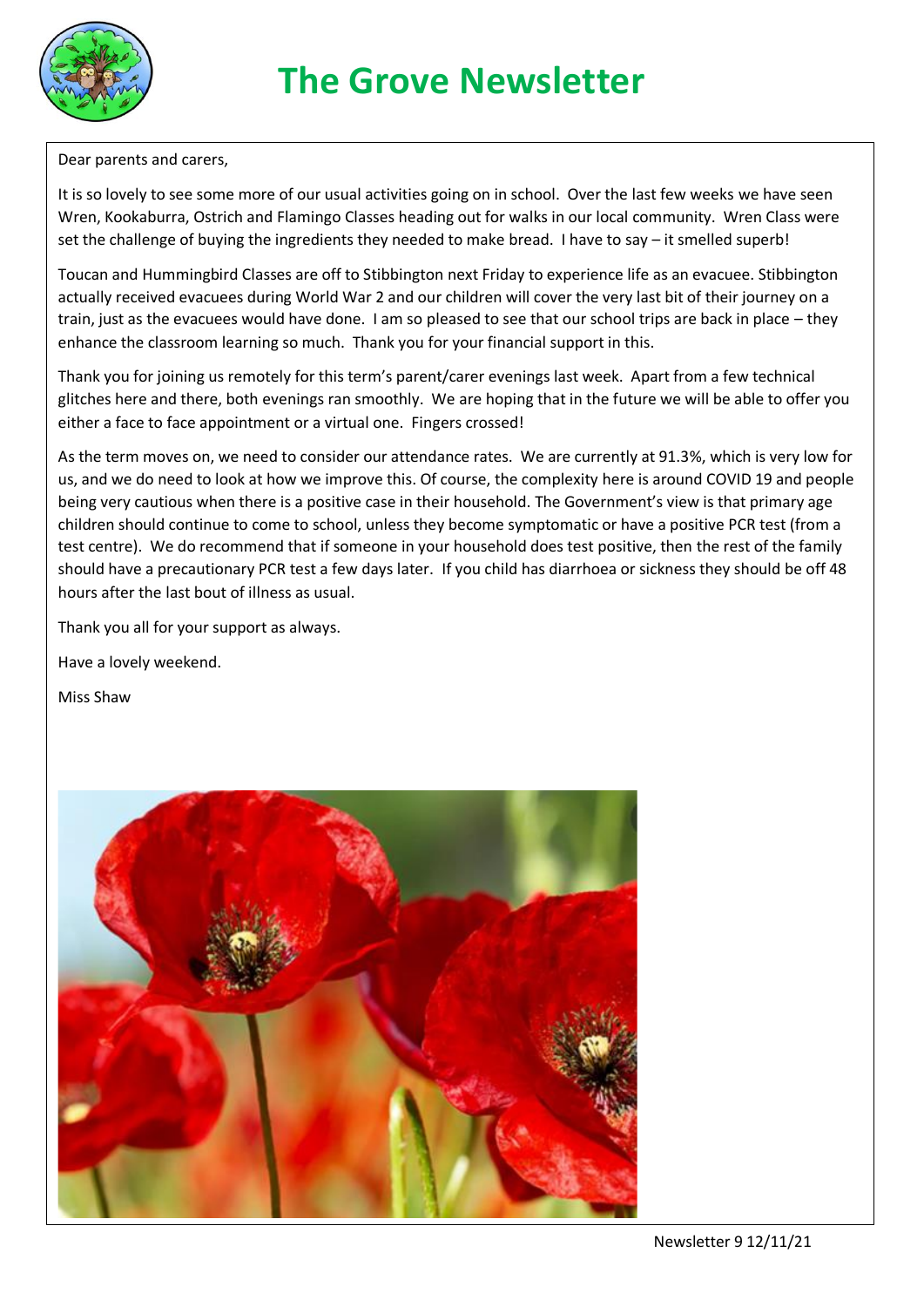

## **The Grove Newsletter**

## **Children in Need**

**Friday 19th November** sees the return of Children in Need.

If your child would like to participate in this event, they may come into school wearing a spotty outfit or their pyjamas (proper suitable school shoes please, no slippers) on this day.

Donations to Children in Need should be made via our JustGiving page (NO CASH IN SCHOOL PLEASE) – we suggest a donation of £1 per child to come in non-uniform:

[https://www.justgiving.com/fundraising/grovecin2021?utm\\_source=Sharethis&utm\\_medium=fundraisi](https://www.justgiving.com/fundraising/grovecin2021?utm_source=Sharethis&utm_medium=fundraising&utm_content=grovecin2021&utm_campaign=pfp-email&utm_term=762251c8605d478a8279e9d15141bd7b) [ng&utm\\_content=grovecin2021&utm\\_campaign=pfp](https://www.justgiving.com/fundraising/grovecin2021?utm_source=Sharethis&utm_medium=fundraising&utm_content=grovecin2021&utm_campaign=pfp-email&utm_term=762251c8605d478a8279e9d15141bd7b)[email&utm\\_term=762251c8605d478a8279e9d15141bd7b.](https://www.justgiving.com/fundraising/grovecin2021?utm_source=Sharethis&utm_medium=fundraising&utm_content=grovecin2021&utm_campaign=pfp-email&utm_term=762251c8605d478a8279e9d15141bd7b)